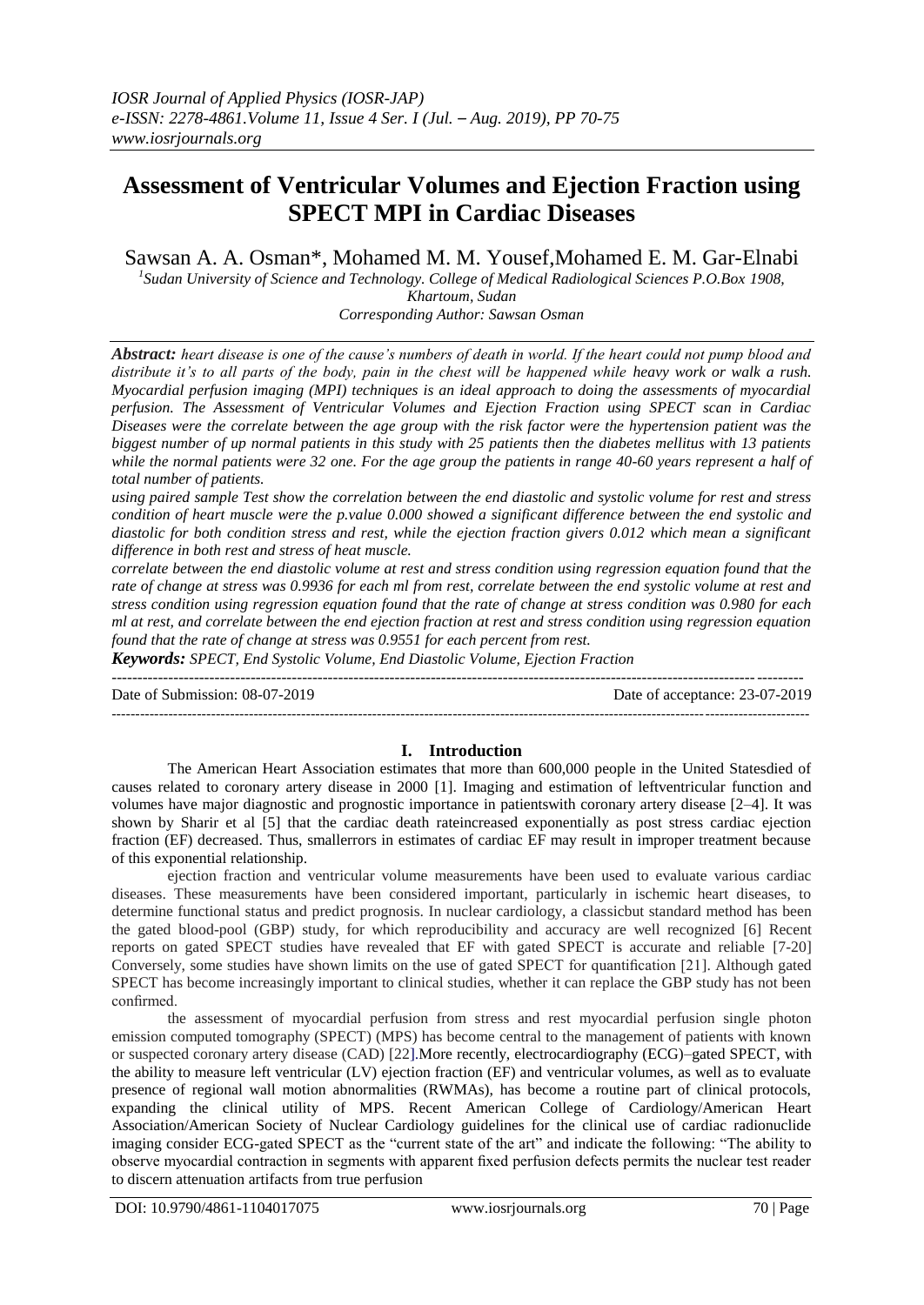abnormalities. The ability of gated SPECT to provide measurement of LVEF, segmental wall motion, and absolute LV volumes also adds to the prognostic information that can be derived from a SPECT study [23]. Gated SPECT is now performed in over 90% of all MPS studies in the United States [24].This review is intended to describe the major milestones in which ventricular function assessment has emerged and added to perfusion assessment by use of gated SPECT.

Recent improvements in computer processing have made gated SPECT available to many laboratories, generating wide interest in the application of this technique to the quantitative assessment of ventricular performance characteristics [25-27]. The development of technetium-99m-labeled perfusion agents has led to greater interest in obtaining simultaneous perfusion and function information with a single diagnostic study. However, this has required specialized equipment for the evaluation of ventricular function using first-pass radionuclide angiography, which can be followed by tracer localization in the myocardium for perfusion imaging [28-33]. Determination of ejection fraction from gated perfusion tomography would therefore be useful to the many laboratories that do not routinely perform first-pass studies.

### **II. Material and Methods**

The study was conducted at Al-Neelain Center of Khartoum in Khartoum state. A total of 145Sudanese patients with different heart diseases referred to assess myocardial perfusion on SPECT scan, were the **variables:** Gender, age (year), weight (kg), height (cm), body mass index, and risk factors such as diabetes, hypertension, smoking. Type of stress, MPI finding and SPECT finding.

Data collection: The data was collected by data collection sheets, recording the measurements of the MPI SPECT and 2D echocardiogram quantities EVD(ml), ESV(ml), SV (ml), and EF (%)**.** Data recording included the gender, age, weight, height, BMI, and finding.

### **Preparation of the patient and measurements:**

**SPECT Myocardial Perfusion Imaging:** Before any stress test, all the patients were NPO for 4 to 6 hours to reduce blood flow to the bowel and liver. Calcium channel blockers and beta-blockers were discontinued for 48-72 hours, and long-acting nitrates discontinued for 12-24 hours. Caffeine was consumed for 1 day prior to the exam. Out of 145 patients myocardial stress was achieved with an exercise treadmill test in 48 patients, Pharmacologic stress (adenosine) in 90 patients and 17 asthmatic patients were stressed on dabutamine. When the patient's heart rate reaches 85% of the maximum predict, 3 mci of Tl-201 thallous chloride injected to 54 patients and 30 mci of  $TC^{99m}$ MIBI for 70kg weighted had been injected to 91 patients.The 1-day protocol is primarily used, as it is more convenient for patients and more efficient. Computer software can help provide quantitative analysis of myocardial perfusion. The programs use a 17-segment polar map of the LV to help identify specific areas of perfusion abnormality. The images are compared to a normalized control database. With the addition of gated images, LV motion and function can be analyzed. We only obtain gated images poststress, as the statistics are better due to the higher administered activity, and the patient is already physiologically at rest at the time of acquisition. Normal LV motion results in at least 20% shortening of the long axis and 40% shortening along the short axis, with the anterior wall moving the most and the apex moving the least.<sup>18</sup> The septum should thicken and move toward the center. Cine analysis of slices from the 3 axes of the gated images should show all walls thickening and brightening with systole. Calculated LVEF is usually provided, with 50% to 70% being normal.

**Volumetric measurements:** Global function of LV is assessed by measuring the difference between the end – diastolic and the end –systolic value of 2D parameter divided by its end –diastolic value. EF, is calculated from EDV and ESV estimates. using the following formula

## EF=(EDV-ESV) \ EDV

**Method of data analysis:** The present study used statistical package for social science (SPSS) as a base method for analysis data, analyzed the echo characteristics (gender, age, BMI, risk factors and SPECT finding) to get the frequency, percentage, and mean for each one. And used the linear regression analysis to demonstrate the relationships. On the other hand, the same characteristics of MPI.

### **III. Results**

heart disease is one of the cause's numbers of death in world. If the heart could not pump blood anddistribute it's to all parts of the body, pain in the chest will be happened while heavy work or walk a rush.Myocardial perfusion imaging (MPI) techniques is an ideal approach to doing the assessments of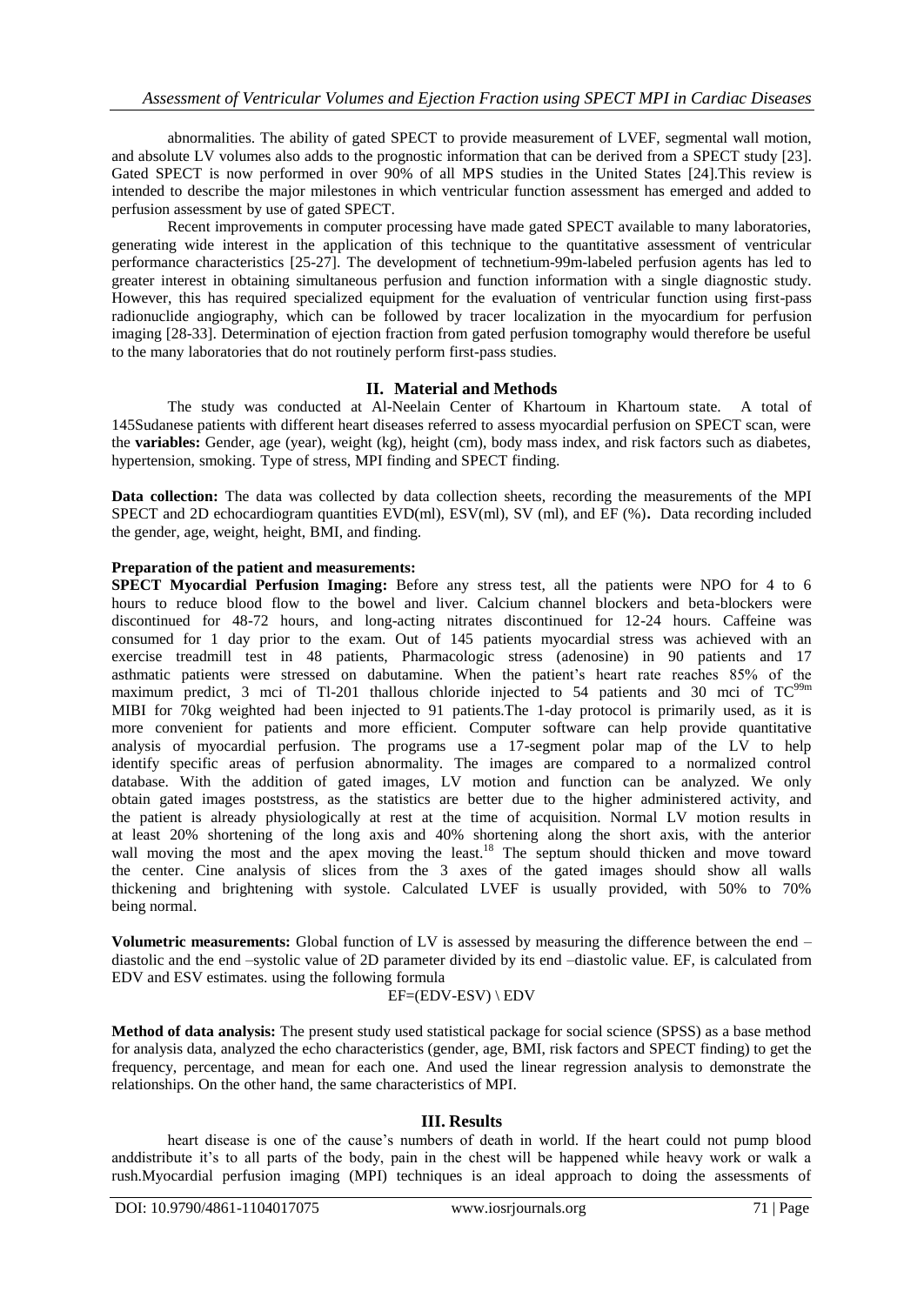myocardialperfusion. The Assessment of Ventricular Volumes and Ejection Fraction using SPECT scan in Cardiac Diseases and the results presented as tables and figures:

| <b>Table 1.</b> Show statistical parameters for all patients examined by St ECT IVII 1. |       |                |                 |       |            |  |  |  |
|-----------------------------------------------------------------------------------------|-------|----------------|-----------------|-------|------------|--|--|--|
| <b>Variables</b>                                                                        | Mean  | <b>Std Dev</b> | <b>Variance</b> | Min   | <b>Max</b> |  |  |  |
| Age                                                                                     | 53.46 | 16.24          | 263.85          | 23    | 116        |  |  |  |
| <b>BMI</b>                                                                              | 25.48 | 6.093          | 37.12           | 12.62 | 39.83      |  |  |  |
| <b>Rest EDV</b> ml                                                                      | 90.42 | 41.13          | 1691.80         | 21    | 217        |  |  |  |
| <b>Rest ESV ml</b>                                                                      | 46.79 | 24.68          | 608.85          |       | 102        |  |  |  |
| <b>Stress EDV ml</b>                                                                    | 90.05 | 41.18          | 1695.93         | 16    | 216        |  |  |  |
| <b>Stress ESV ml</b>                                                                    | 44.66 | 24.44          | 597.16          | 2     | 100        |  |  |  |
| <b>Rest EF %</b>                                                                        | 0.587 | 0.174          | 0.030           | 0.00  | 1.00       |  |  |  |
| <b>Stress EF %</b>                                                                      | 0.59  | 0.143          | 0.020           | 0.28  | 0.88       |  |  |  |

**Table 1.** show statistical parameters for all patients examined by SPECT MPI:

| Table 2. show correlation between the age group with risk factor: |  |  |  |  |
|-------------------------------------------------------------------|--|--|--|--|
|                                                                   |  |  |  |  |
|                                                                   |  |  |  |  |

| <b>Risk Factor</b>   | <b>Age Group</b> |           |           |       |       |          | <b>Total</b> |     |
|----------------------|------------------|-----------|-----------|-------|-------|----------|--------------|-----|
|                      | $20 - 30$        | $31 - 40$ | $41 - 50$ | 51-60 | 61-70 | 71-80    | < 81         |     |
| <b>Null</b>          |                  | 6         | 11        |       |       | 3        |              | 32  |
| DM                   |                  |           |           |       |       | $\theta$ | ◠            | 13  |
| <b>HBN</b>           |                  |           |           |       |       | 4        |              | 25  |
| <b>Smoking</b>       |                  |           |           |       |       | $\Omega$ |              | 10  |
| $DM + HBN$           |                  |           |           |       | 4     |          |              | 10  |
| $HBN+smoking$        |                  |           |           |       |       | $\Omega$ |              |     |
| $DM+$ smoking        |                  |           |           |       |       | $\Omega$ |              |     |
| $DM + HBN + Smoking$ |                  |           |           |       |       | $\Omega$ |              |     |
| <b>Total</b>         |                  | 18        | 24        | 25    |       | 8        |              | 100 |

**Table 3.** show correlation between the rest and stress at EDV, ESV and EJ

|        | <b>Paired Samples Correlations</b> | Correlation | P.value |  |
|--------|------------------------------------|-------------|---------|--|
| Pair 1 | Stress EDV ml & Rest EDV ml        | .992        | .000    |  |
| Pair 2 | Stress ESV ml & Rest ESV ml        | .990        | .000    |  |
| Pair 3 | Stress EF % & Rest EF %            | .249        | 012     |  |



**Figure 1:** correlate between the stress and rest for EDV per ml



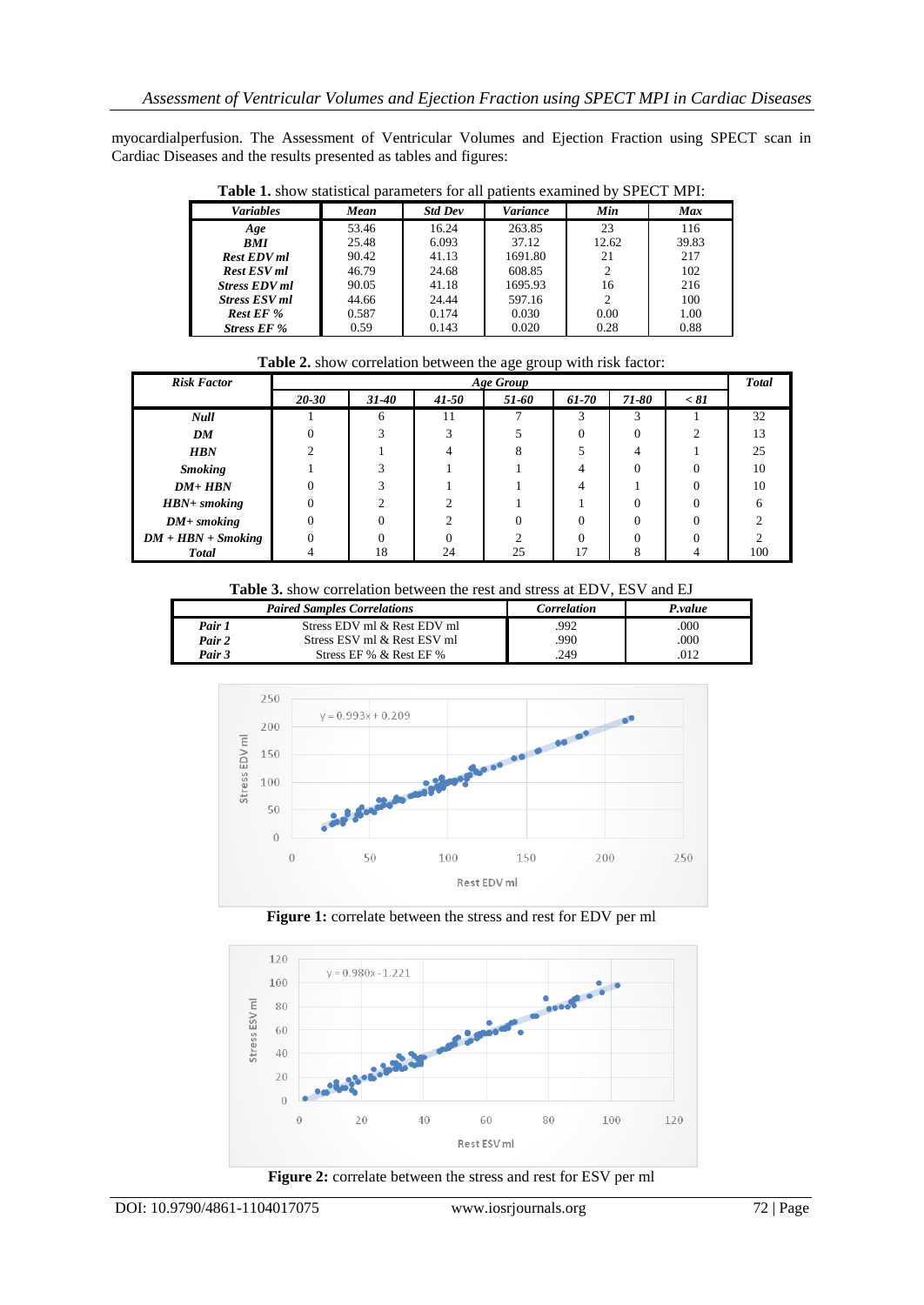

**Figure 3:** correlate between the Ejection fraction at stress and rest

### **IV. Discussions**

The demographic and measurement information were presents as mean  $\pm$  standard deviation, for the age and body mass index was  $53.46 \pm 16.24$  year and  $25.48 \pm 6.09$  kg/cm<sup>2</sup>, and the measurement data the end diastolic volume and end systolic volume for rest mode was  $90.42 \pm 41.13$  ml and  $46.79 \pm 24.68$  ml, in stress mode was  $90.05 \pm 441.18$ ml and  $44.66 \pm 24.44$  ml, the ejection fraction in rest mode and stress was  $0.587 \pm 1.18$ 0.174 % and  $0.59 \pm 0.143$  %, as shown in table 1. Table 2. Correlate between the age group with the risk factor were the hypertension patient was the biggest number of up normal patients in this study with 25 patients then the diabetes mellitus with 13 patients while the normal patients was 32 one. For the age group the patients in range 40-60 years represent a half of total number of patients.Table 3. show paired sample Test show the correlation between the end diastolic and systolic volume for rest and stress condition of heart muscle were the p.value 0.000 showed a significant difference between the end systolic and diastolic for both condition stress and rest, while the ejection fraction givers 0.012 which mean a significant difference in both rest and stress of heat muscle.

correlate between the end diastolic volume at rest and stress condition using regression equation found that the rate of change at stress was 0.9936 for each ml from rest fig 1.correlate between the end systolic volume at rest and stress condition using regression equation found that the rate of change at stress condition was 0.980 for each ml at rest fig 2.correlate between the end ejection fraction at rest and stress condition using regression equation found that the rate of change at stress was 0.9551 for each percent from rest fig 3.

### **V. Conclusion**

Assessment of Ventricular Volumes and Ejection Fraction using SPECT scan in Cardiac Diseases were the correlate between the age group with the risk factor were the hypertension patient was the biggest number of up normal patients in this study with 25 patients then the diabetes mellitus with 13 patients while the normal patients were 32 one. For the age group the patients in range 40-60 years represent a half of total number of patients.

using paired sample Test show the correlation between the end diastolic and systolic volume for rest and stress condition of heart muscle were the p.value 0.000 showed a significant difference between the end systolic and diastolic for both condition stress and rest, while the ejection fraction givers 0.012 which mean a significant difference in both rest and stress of heat muscle.

correlate between the end diastolic volume at rest and stress condition using regression equation found that the rate of change at stress was 0.9936 for each ml from rest, correlate between the end systolic volume at rest and stress condition using regression equation found that the rate of change at stress condition was 0.980 for each ml at rest, and correlate between the end ejection fraction at rest and stress condition using regression equation found that the rate of change at stress was 0.9551 for each percent from rest.

> *Stress End diastolic volume per ml = 0.9936 (EDV at rest) + 0.2095 Stress End systolic volume per ml = 0.9806 (ESV at rest) + (-1.2212) Ejection Fraction at stress = 0.9551 (EF at rest) + 0.0447*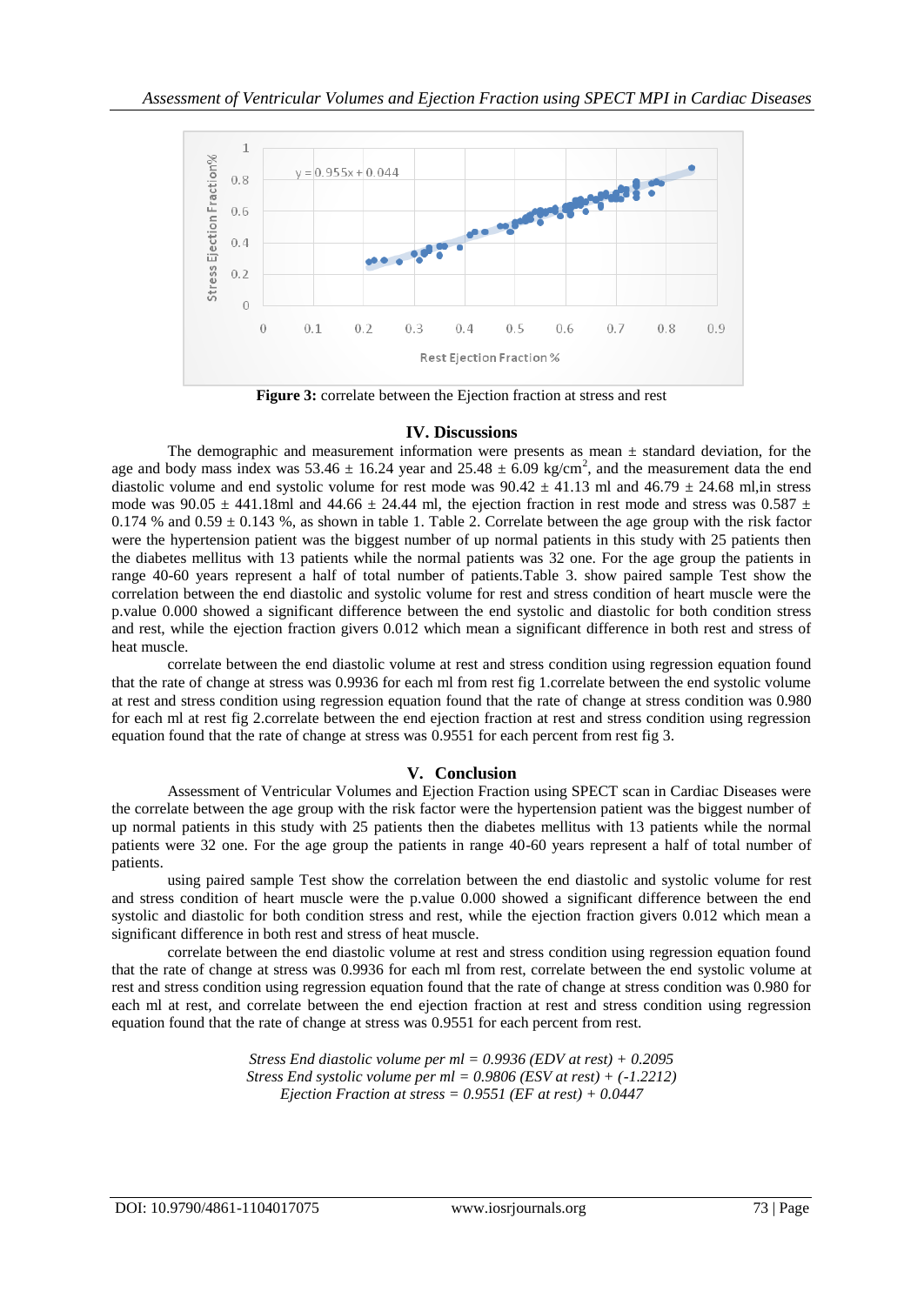#### **References**

- [1]. American Heart Association. Heart Disease and Stroke Statistics—A 2003 Update. Dallas, X:American heart Association; 2003.
- [2]. Cwajg E, Cwajg J, He Z-X, et al. Gated myocardial perfusion tomography for the assessment of leftventricular function and volumes: comparison with echocardiography. J Nucl Med 1999;40:1857–1865. [PubMed: 10565781]
- [3]. White HD, Cross DB, Elliot JM, Norris RM, Yee TW. Long-term prognostic importance of patencyof the infarct-related coronary artery after thrombolytic therapy for acute myocardial infarction.Circulation 1994;89:61–67. [PubMed: 8281696]
- [4]. Ritchie JL, Bateman TM, Bonow RO. Guidelines for clinical use of cardiac radionuclide imaging.Report of the American College of Cardiology/American Heart Association Task Force on theAssessment of Diagnostic and Therapeutic Cardiovascular Procedures. J Am CollCardiol1995;25:521–547. [PubMed: 7829809]
- [5]. Sharir T, Germano G, Kang X, et al. Prediction of myocardial infarction versus cardiac death by gatedmyocardial perfusion SPECT: risk stratification by the amount of stress-induced ischemia and thepoststress ejection fraction. J Nucl Med 2001;42:831–837. [PubMed: 11390544]
- [6]. Ashburn WL, Shelbert HR, Verba JW. Left ventricular ejection fraction: a reviewof several radionuclide angiographic approaches using scintillation camera. SeminNucl Med. 1978;20:267–284.
- [7]. Germano G, Kiat H, Kavanagh PB, et al. Automatic quantification of ejectionfraction from gated myocardial perfusion SPECT. J Nucl Med. 1995;36:2138 –2147.
- [8]. Germano G, Erel J, Lewin H, Kavanagh PB, Berman DS. Automatic quantificationof regional myocardial wall motion and thickening from gated technetium99msestamibi myocardial perfusion single-photon emission computed tomography.J Am CollCardiol. 1997;30:1360 –1367.
- [9]. Germano G, Kavanagh PB, Kavanagh JT, Wishner SH, Berman DS, KavanaghGJ. Repeatability of automatic left ventricular cavity volume measurements frommyocardial perfusion SPECT. J NuclCardiol. 1998;5:477– 483.
- [10]. Yoshioka J, Hasegawa S, Yamaguchi H, et al. Left ventricular volume andejection fraction calculated from quantitative electrocardiographic-gatedTctetrofosminmyocardial SPECT. J Nucl Med. 1999;40:1693–1698.
- [11]. Faber TL, Akers MS, Peshock RM, Corbett JR. Three-dimensional motion andperfusion quantification in gated single-photon emission computed tomograms.J Nucl Med. 1991;32:2311–2317.
- [12]. Cook CD, Vansant JP, Krawczynska EG, Faber TL, Garcia EV. Clinical validationof three-dimensional color-modulated displays of myocardial perfusion.J NuclCardiol. 1997;4:108 –116.
- [13]. Faber TL, Cooke CD, Folks RD, et al. Left ventricular function and perfusionfrom gated perfusion images: an integrated method. J Nucl Med. 1999;40:650 –659.
- [14]. Kritzman JN, Ficaro EP, Corbett JR. Reproducibility of 3-D MSPECT forquantitative gated SPECT sestamibi perfusion analysis [abstract]. J Nucl Med.2000;41(suppl):166P.
- [15]. Ficaro EP, Kritzman JN, Corbett JR. Development and clinical validation ofnormal Tc-99m sestamibi database: comparison of 3D-MSPECT to Cequal[abstract]. J Nucl Med. 1999;40(suppl):125P.
- [16]. Nakata T, Katagiri Y, Odawara Y, et al. Two- and three-dimensional assessmentsof myocardial perfusion and function by using technetium-99m sestamibi gatedsingle-photon emission computed tomography with a combination of count- andimage-based techniques. J NuclCardiol. 2000;7:623– 632.
- [17]. Everaert H, Bossuyt A, Franken PR. Left ventricular ejection fraction andvolumes from gated single-photon emission tomographic myocardial perfusionimages: comparison between two algorithms working in three-dimensional space.J NuclCardiol. 1997;4:472– 476.
- [18]. Nichols K, Lefkowitz D, Faber T, et al. Echographic validation of gated SPECTventricular function measurement. J Nucl Med. 2000;41:1308 –1314.
- [19]. Achtert AD, King MA, Darlberg ST, et al. An investigation of the estimation ofejection fractions and cardiac volumes by a quantitative gated SPECT softwarepackage in simulated gated SPECT images. J NuclCardiol. 1998;5:144 –152.
- [20]. Nakajima K, Taki J, Higuchi T, et al. Gated SPET quantification of small hearts:mathematical simulation and clinical application. Eur J Nucl Med. 2000;27:1372–1379.
- [21]. Vallejo E, Dione DP, Bruni WL, et al. Reproducibility and accuracy of gatedSPECT for determination of left ventricular volume and ejection fraction: experimentalvalidation using MRI. J Nucl Med. 2000;41:874 –882.
- [22]. Berman DS, Hachamovitch R, Shaw L, Hayes SW, Germano G. Nuclear cardiology. In: Fuster V, Alexander RW, O'Rourke RA, Roberts R, King SB, Prystowsky EN, et al, editors. Hurst's theheart. 11th ed. New York: McGraw-Hill; 2004.
- [23]. Klocke FJ, Baird MG, Lorell BH, Bateman TM, Messer JV, Berman DS, et al. ACC/AHA/ASNC guidelines for the clinical use of cardiac radionuclide imaging—executive summary: a report of the American College of Cardiology/American Heart Association Task Force on Practice Guidelines (ACC/AHA/ ASNC Committee to Revise the 1995 Guidelines for the Clinical Use of Cardiac Radionuclide Imaging). J Am CollCardiol2003;42:1318-33.
- [24]. Williams KA. A historical perspective on measurement of ventricular function with scintigraphic techniques: part II—ventricular function with gated techniques for blood pool and perfusion imaging. J NuclCardiol2005;12:208-15.
- [25]. Kouris K, Abdel-Dayem HM, Taha B, Ballani N, Hassan IM, Constantinides C. Left ventricular ejection fraction and volumes calculated from dual gated SPECT myocardial imaging with 99mTc-MIBI. Nucl Med Cornmun1992; 13:648-55.
- [26]. Mochizuki T, Murase K, Fujiwara Y, Tanada S, Hamarnoto K, Tauxe WN. Assessment of systolic thickening with thallium-201 ECG-gated single-photon emission computed tomography: a parameter for local left ventric- ular function. J Nucl Med 1991;32:1496-500.
- [27]. DePuey EG, Nichols K, Dobrinsky C. Left ventricular ejection fraction assessed from gated Tc-99m-Sestamibi SPECT. J Nucl Med 1993;34:1871-6.
- [28]. Sporn V, Perez-Balino N, Holman BL, et al. Simultaneous measurement of ventricular function and myocardial perfusion using the technetium-99m isonitriles. ClinNucl Med 1988;13:77-81.
- [29]. Baillet GY, Mena IG, Kuperus JH, Robertson JM, French WJ. Simultaneous technetium-99m MIBI angiography and myocardial perfusion imaging. J Nucl Med 1989;30:38-44.
- [30]. Jones RH, Borges-Neto S, Potts JM. Simultaneous measurement of myocardial perfusion and ventricular function during exercise from a single injection of Tc-99m sestamibi in corona~ artery, disease. Am J Cardiol1990;66:68E-71E.
- [31]. Larock MP, Cantineau R, Legrand V, Kulbertus H, Rigo P. 99mTc-MIBI (RP-30) to define the extent of myocardial ischemia and evaluate ventricular function. Eur J Nucl Med 1990;16:223-30.
- [32]. Elliott AT, McKillop JH, Pringle SD, et al. Simultaneous measurement of left ventricular function and perfusion. Eur J Nucl Med 1990;17:310-4.